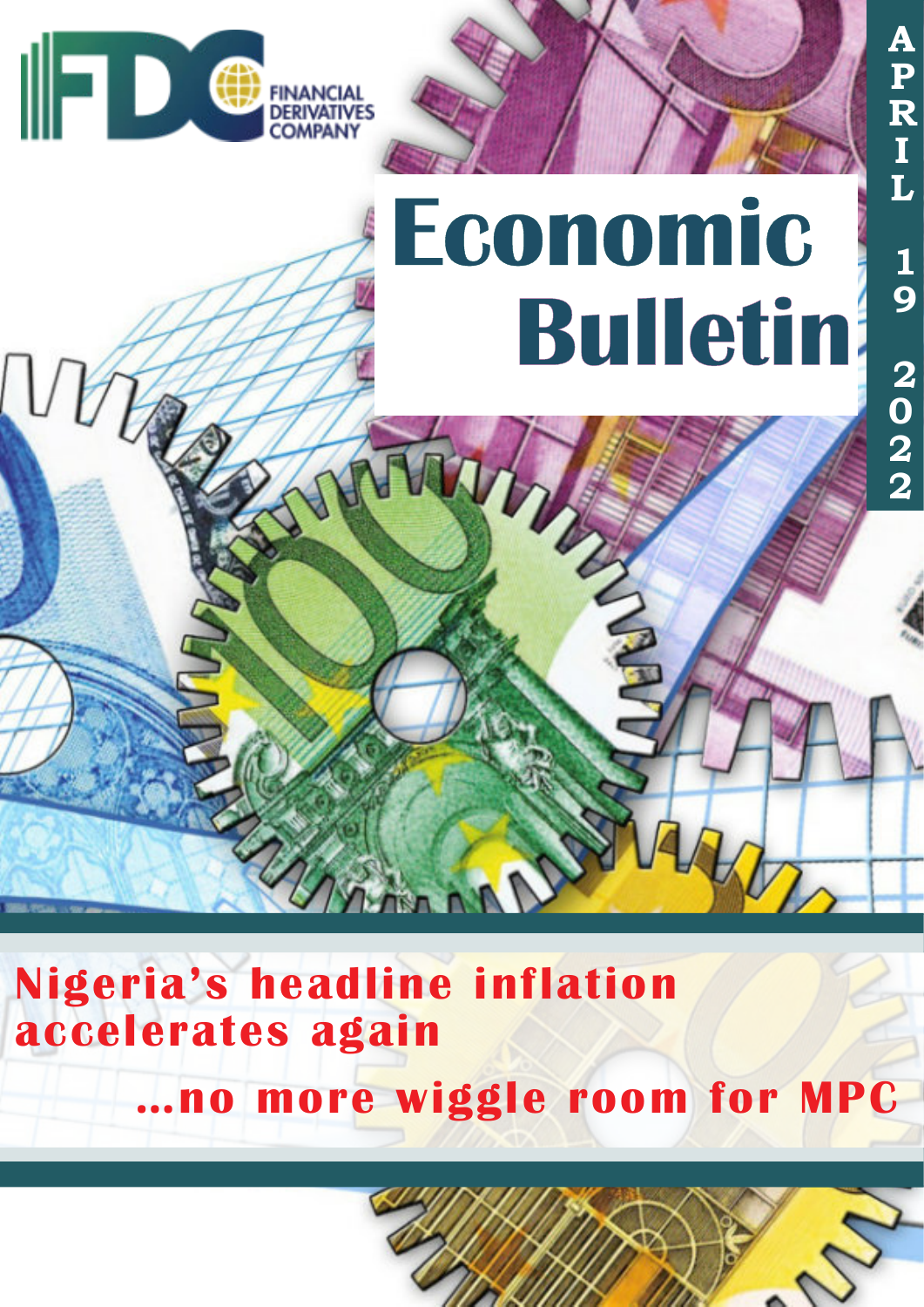## **Nigeria's headline inflation accelerates again**

### **…no more wiggle room for MPC**



Nigeria's headline inflation in March

The NBS released its CPI report for the month of March over the Easter holidays (Friday). As expected, Nigeria's headline inflation rose for the 2 $^{\mathsf{nd}}$  consecutive month to 15.92% in March from 15.7% in February. While the increase in inflation was widely anticipated, the slope of the curve is becoming steeper, suggesting that Nigerian inflation could take a turn for the worse.

With the exception of core inflation, all sub-indices increased in March. This indicates that price spiraling this time around was largely driven by seasonal factors. The composite food index rose by 0.09% to 17.20% while core inflation (inflation less seasonalities) fell by 10bps to 13.91%. The increase in food price pressures largely reflects increased aggregate demand ahead of Easter and Ramadan celebrations.

Like most African countries, Nigeria is grappling with rising inflation and high debt levels. This is partly because the continent is still largely dependent on agric imports (especially grains) despite its resource endownment, which is exposing the region to external shocks and currency crisis. The unrelenting rise in inflation is forcing major African Central Banks to commence tightening cycle. In March, the bank of Ghana increased interest rates by 250bps while the South African Reserve Bank raised its policy rate by 25bps. The Nigerian MPC will meet in May to decide on the monetary policy direction. All eyes are on the MPC to see if it will take after its African peers. Higher interest rates will push up debt service costs.



<sup>&</sup>lt;sup>1</sup>NBS, FDCThinkTank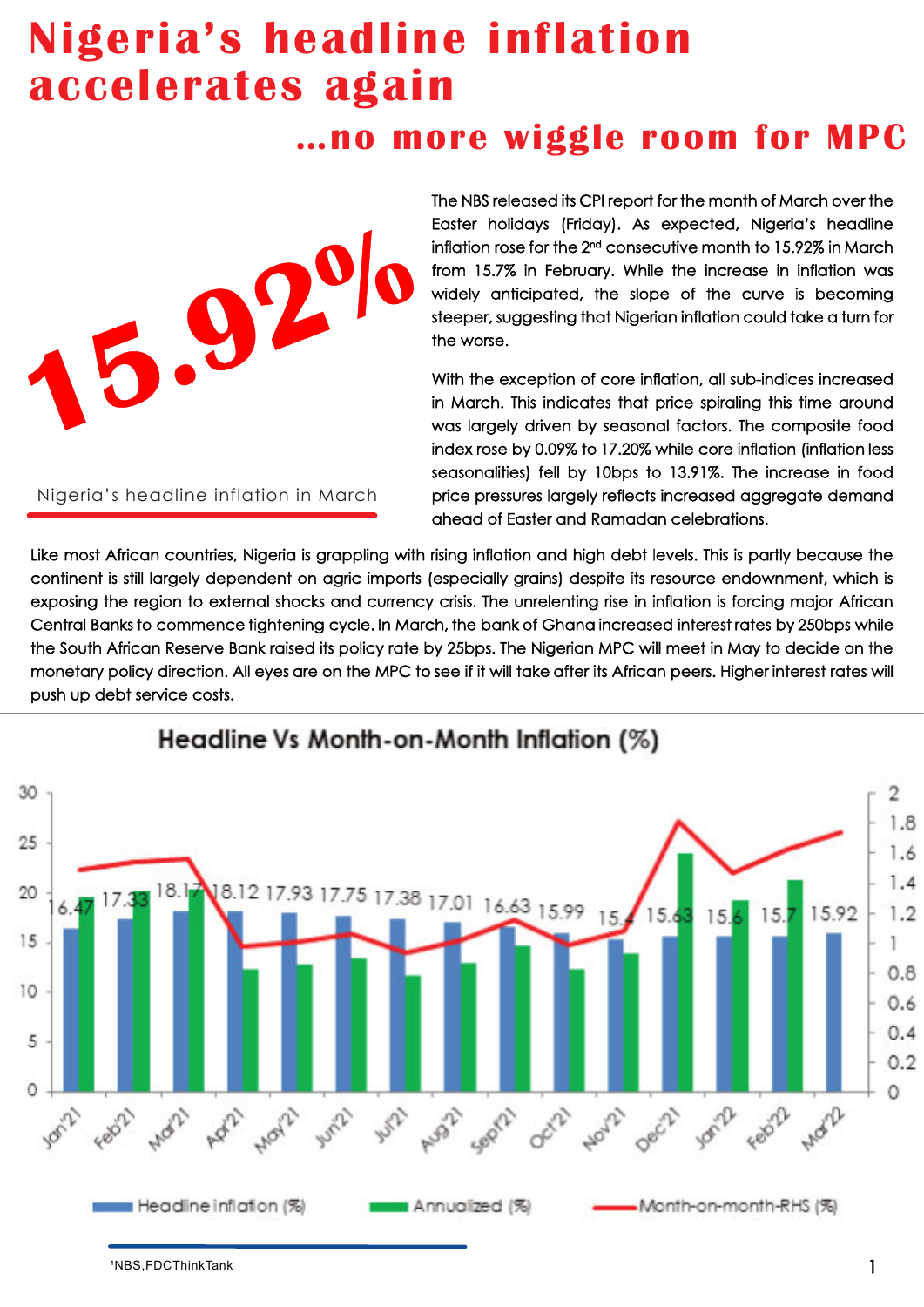

## **GET A** QUICK LOAN FOR YOUR BUSINESS

Visit: www.business.alat.ng



#### Are you an ALAT user? Download the app to join the ALATrybe

Available on the App Store

 $\bullet$  Get it on

Dial \*945\*01# Don't forget,

◯ 0-7000-PURPLE, 0803 900 3700 ⊠ help@ALAT.ng **Q 09044411010** Customer help desk

Get social with us at:





 $|{\sf in}|$ 





 $*945#$ 

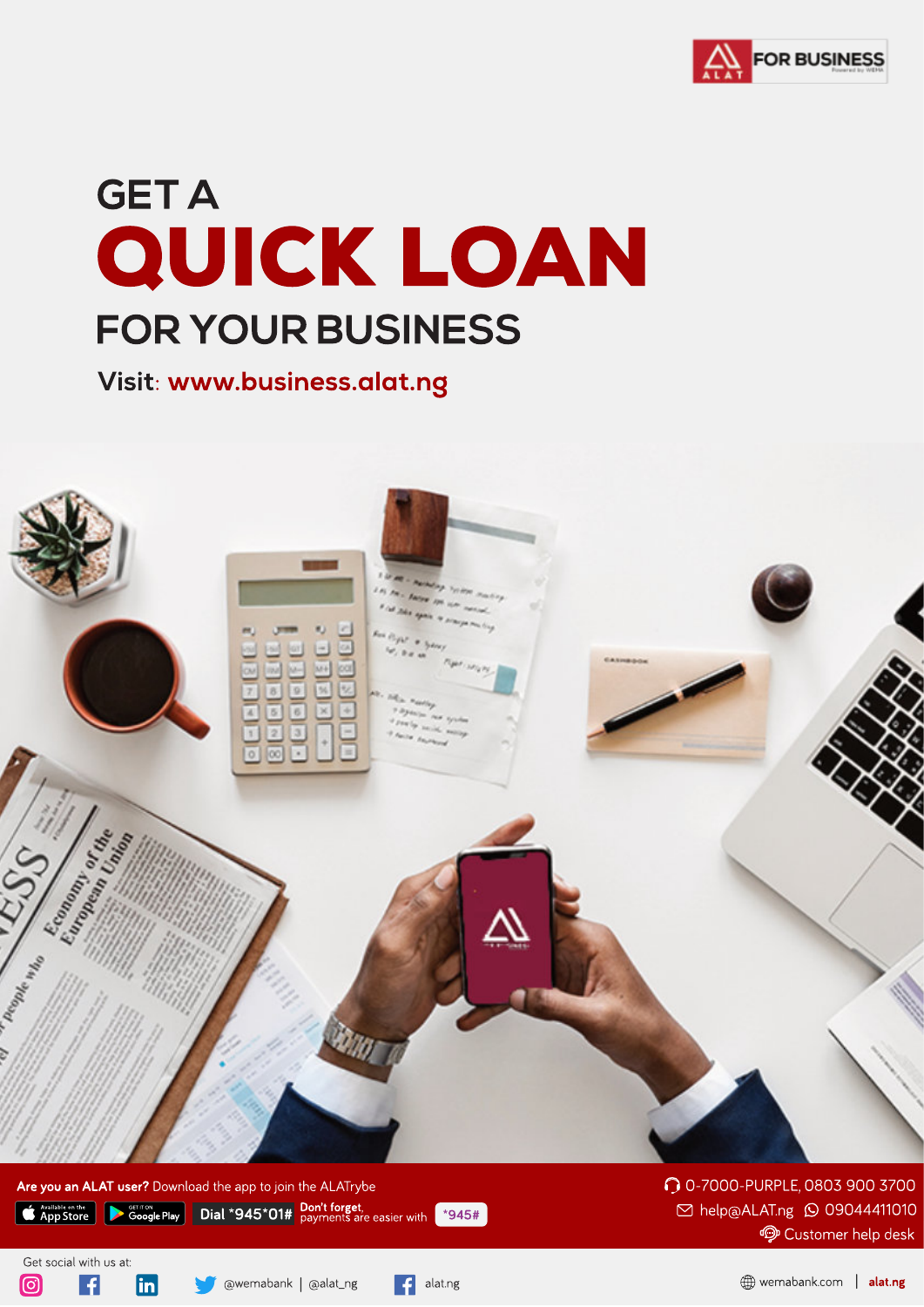## **Inflation Breakdown**

#### **Monthly inflation up 0.11% to 1.74%**

Month-on-month inflation increased by 0.11% to 1.74% (23.15% annualized) from 0.16% to 1.63% (21.46% annualized) in February. This is largely due to increased aggregate demand amid supply shortages (planting season effect).

#### **Food inflation up as planting season begins**

The annual food composite price index rose by 0.09% to 17.20%. On a monthly basis, the index increased by 0.12% to 1.99%. The uptick in food prices was as a result of demand and supply shocks. Aggregate demand typically increases during major celebrations. The Easter and Ramadan celebrations coincide with the beginning of the planting season, which is usually characterized by reduced aggregate supply.

#### **Core inflation fell by 10bps to 13.91%**

Contrary to analysts' expectations, both the annual and monthly core inflation sub-indices declined in the month of March. The annual index fell by 10bps to 13.91% while the monthly sub-index slowed by 35bps to 0.98%. This suggests that the passthrough effects of higher energy prices on logistics and logistics costs is beginning to wane.

% **Urban-Rural inflation differentials narrows as planting season** n-kolar miland<br>ro<mark>aches</mark> as narows as pr **approaches**

index rose by 0.12% to 1.73%. The urban-rural diffrerential Both the urban and Rural inflation rates increased in March. Urban inflation rose by 0.19% to 16.44% on an annual basis and by 0.11% to 1.76% on a monthly basis. The year-on-year rural sub-index increased by 0.24% to 15.42% while the monthly subnarrowed to 1.02% from 1.07% in February.



#### **State-by-state analysis**

The states with the lowest inflation rates are mostly in the South West - Kwara state (14.03%), Osun (14.14%) and Ogun (14.22%). Cross River recorded the highest inflation rate (18.42%), followed by Kogi (18.18%) and Gombe (18.09%).





### Monthlyinflation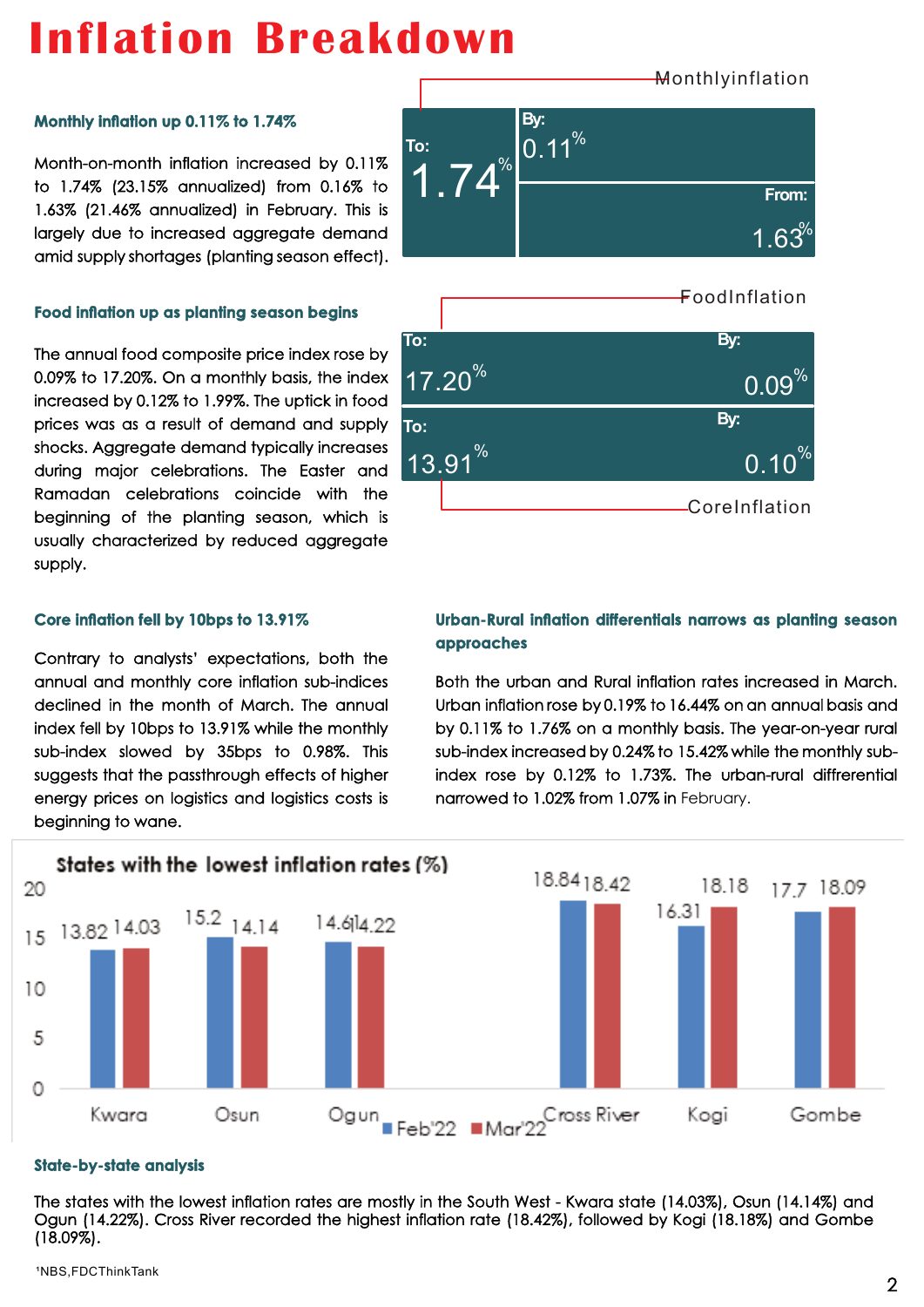#### **Sub-Saharan Africa: Inflation more to the upside**

Rising inflation and high debt levels have become two major problems confronting most African economies. In March, four of the six Sub-Saharan African countries under our review recorded higher inflation rates, largely due to food price pressures. Despite being resource endowed, the African continent is still largely dependent on agric imports especially grains, making the continent susceptible to external shocks push up debt service costs. (commodity price shocks, currency crisis, etc).

Some African Central Banks have commenced the tightening cycle to contain inflationary pressures. In March, the bank of Ghana increased interest rates by

250bps, the highest increase in more than two decades while the South African Reserve Bank raised its policy rate by 25bps, the 3rd consecutive hike. The Nigerian MPC will meet again in May to decide on the monetary policy direction. Based on the current economic realities, the committee will most likely raise rates by 50bps to 12.5%pa. Higher interest rates will

| Country             | March Inflation (%) | Most Recent Policy rate (%) |   |
|---------------------|---------------------|-----------------------------|---|
| Nigeria             | 15.92               | 11.50                       |   |
| Angola              | 27.00               | 20.00                       |   |
| Kenya               | 5.56                | 7.00                        | E |
| <b>South Africa</b> | 5.7 (Feb)           | 4.25                        |   |
| Ghana               | 19.4                | 17.00                       |   |
| Uganda              | 3.7                 | 6.50                        |   |
| Zambia              | 13.1                | 9.00                        |   |

#### **What to expect in April**

Headline inflation is expected to rise again in April due to increased aggregate demand (Easter and Ramadan Celebrations). The planting season has also begun, implying that aggregate supply will decline, mounting pressure on food prices.